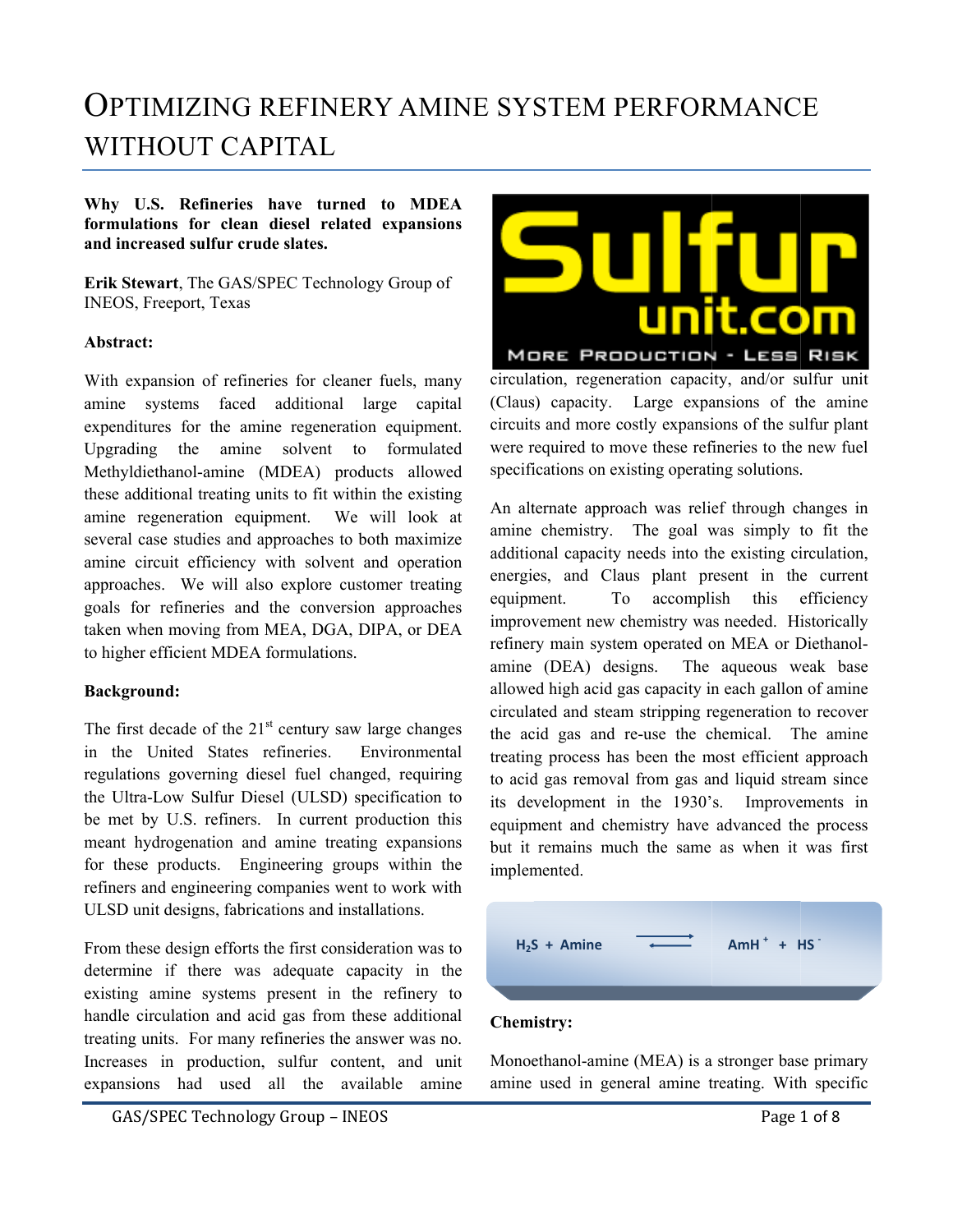advantages in low pressure treatment to low specification due to the strong base properties of a primary amine there remains some applications where MEA is still favored. It also allows thermal reclamation in atmospheric distillation equipment as the amine will boil overhead prior to thermal degradation temperatures. Processes like landfill gas and coke oven gas in steel production rely on the thermal reclaiming ability for these high contamination systems.

| Solvent                | Carbon Steel<br>Corrosion, MPY |
|------------------------|--------------------------------|
| 30 Wt% MEA             | 32                             |
| 50 Wt% DEA             | 25                             |
| 15 Wt% MEA             | 13                             |
| $20 \text{ Wt}$ % DEA  | 8                              |
| 50 Wt%                 |                                |
| <b>GAS/SPECTM SSTM</b> |                                |

The MEA, however, does have disadvantages that lead to a less efficient amine treating loop in refineries. The MEA becomes increasingly corrosive above the recommended 15-18 Wt. % operating concentrations. The rich loadings are also limited typically to 0.30 – 0.35 m/m for corrosion risk management. From these two corrosion considerations for carbon steel piping the capacity of a gallon of MEA solution can be increased by ~83% or more with a GAS/SPEC<sup>TM1</sup> MDEA formulation.

The stronger primary and secondary amines will also remove essentially all of the CO2 present in streams being treated. This is an additional acid gas load on the amine solution and regeneration requirement for the stripping tower and heat duties. The reaction energy between MEA and the acid gasses forming and separating salts in solution are relatively high, requiring regeneration energies in the reboiler of 650 BTU/Lb of H2S and higher stripping steam rates to

GAS/SPEC Technology Group – INEOS **Branch** CAS/SPEC Technology Group – INEOS

drive the H2S out of the amine solutions, i.e. 3-3.5 Steam to Acid Gas molar ratios versus 1.2-1.5 for MDEA products. MEA plant designs therefore have large circulations and energy duties associated with the limited efficiency of this amine molecule choice.

More recent amine plant designs or systems that moved from MEA to an amine with higher efficiency operate using DEA. The weak base chemistry is still the technology in use with the amine in aqueous solution reacting with H2S and CO2 to form as disassociated salt in solution allowing for high acid gas carrying capacity in each gallon of circulated solution versus any physical solvent approach. The Di-ethanolamine (DEA) is a secondary amine, meaning two substitutions of ethanol have been made to the ammonia base molecule. DEA solutions are operated up to 30-32 Wt. % before an elevated corrosion risk to carbon steel limits their efficiency. DEA as a larger molecule cannot be reclaimed at atmospheric pressure as the boiling point is now greater than the thermal degradation temperature of the amine. Systems with high contamination use alternate reclaiming approaches to manage solution quality. The molecule has both lower reaction energy with the acid gases reacted to salts in solution and will remove a little less CO2 from the streams being contacted. Thus conversions of capacity limiting MEA systems to DEA have occurred in many refineries over the last 40 years. This was an early low capital approach to

| <b>Solvent / Loading</b>       | <b>Relative</b><br>Capacity |
|--------------------------------|-----------------------------|
| $18wt\%$ MEA / $0.35m/m$       | 1.00                        |
| 40wt% DIPA / 0.40m/m           | 1.17                        |
| $35wt\%$ DEA / 0.40m/m         | 1 29                        |
| 50wt% GAS/SPEC SS /<br>0.45m/m | 1.83                        |

gaining acid gas removal capacity when MEA circulation and/or regeneration were limiting. This approach was taken with previous refinery expansions, unit additions, or increased sulfur feed stock blends.

 1 GAS/SPEC is a trademark of INEOS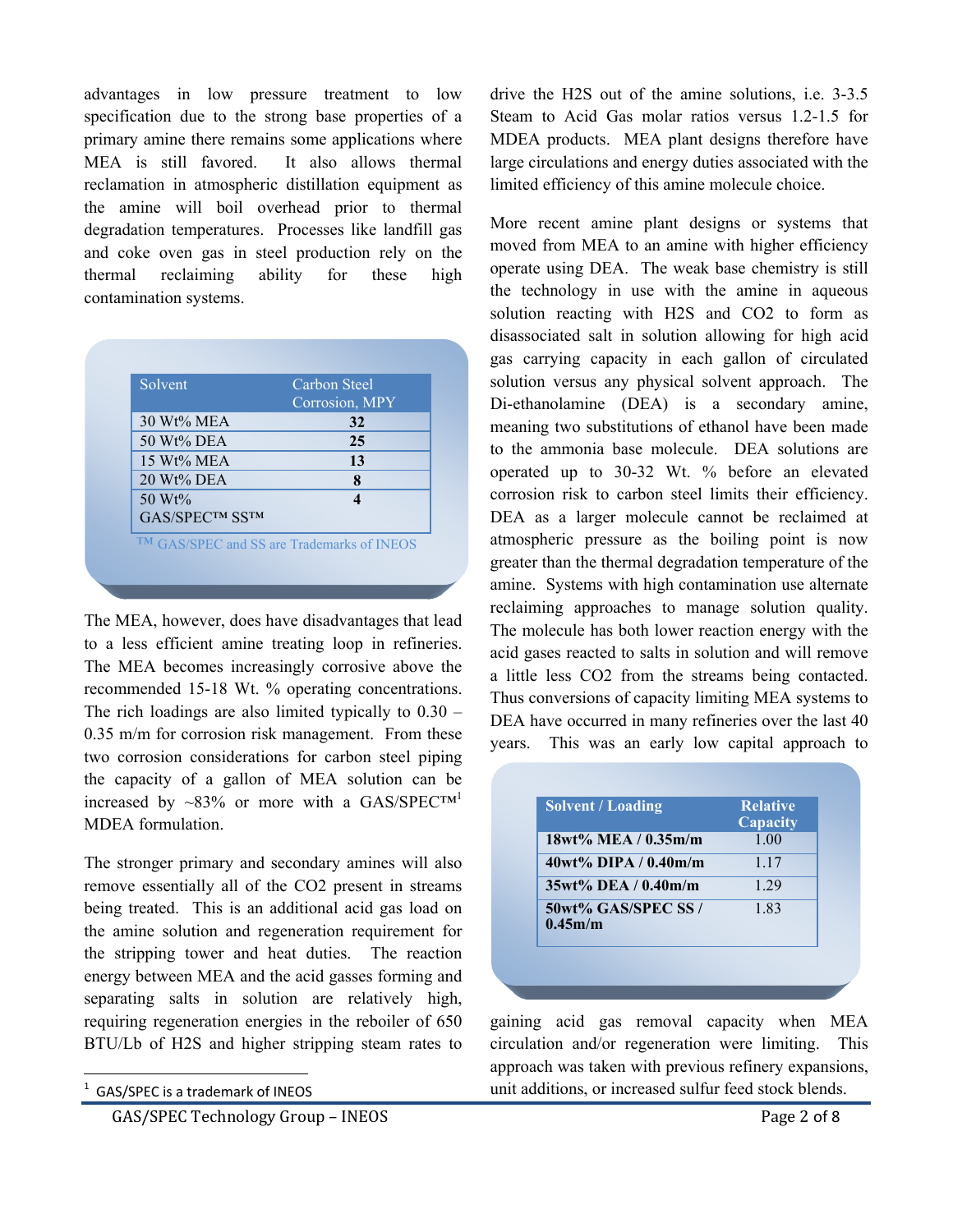DGA<sup>2</sup> and DIPA amines are also used in a small number of refineries driven by similar need for capacity increases beyond what MEA could provide without expansion equipment. The DGA is a primary amine but allows operation up to 40 Wt. % before corrosion concerns limit its capacity. It is also disadvantaged in energy improvements with heats of reactions higher than MEA. DIPA is a secondary amine alternate to DEA, but also at a higher energy cost. It is similarly managed as DEA in strength and loadings operated.

So this again became a step-wise improvement in refinery capacity without capital construction for amine and sulfur plants with these new refinery treating additions. The Methyl-diethanol amine (MDEA) provides another step in solution capacity

| <b>Solvent</b>     | Avg. H2S Heat |
|--------------------|---------------|
|                    | of Reaction   |
|                    | BTU/Lb.       |
| <b>GAS/SPEC SS</b> | 450           |
| <b>MEA</b>         | 650           |
| DGA <sup>1</sup>   | 674           |
| <b>DIPA</b>        | 530           |
| <b>DEA</b>         | 493           |

within the same equipment. MDEA is a tertiary amine (all 3 hydrogen atoms substituted on the ammonia molecule). The chemistry at work in all these amines is the same with weak acid-base reaction to salt in solution to maximize acid gas loading per gallon of solution. The regeneration reverses the process with drop in pressure and increase in temperature to drive the acid gas out of the salt form in solution. However, the MDEA molecule provides some significant improvements to acid gas capacity per gallon of solution; reduction in corrosion risk, reduction in regeneration energy, and the ability to allow CO2 to slip through absorbers and not increase regeneration

GAS/SPEC Technology Group – INEOS Page 3 of 8

and Claus plant volume. MDEA has long been the preferred approach to tail gas unit operation due to the CO2 slip to avoid large inert recycle to the Claus plants. Similarly, refineries with significant Coking and Cracking operations can unload the CO2 traffic or treat to specific CO2 goals with MDEA or specialty formulations of MDEA. The lack of hydrogen on the nitrogen in MDEA allows amine concentrations to be operating up to and beyond 50 Wt. %, restricted now by viscosity and surface tension limits on solution hydraulics and not actual corrosion.

So the choice of amine molecule basically allows capacity expansion without capital equipment expansion when these limits are reached for a refinery.

What checks are then required when moving from a stronger base amine to the higher efficiency MDEA formulations? Predominantly system evaluations must focus on the mass transfer and hydraulic considerations of the refinery amine system. The two areas of concern are liquid turndown for absorbers and the stages of mass transfer provided for in historical designs of the plant.

Whenever a vintage system is moved from historical design to new high efficiency chemistry the current operation is likely very different from that original design. Inlet H2S concentrations are often greatly increased and environmental restrictions have tightened. A choice of a 6 or 8 tray absorber design in the 1960's and 70's may have been correct, but today's Mayan crude and tighter emissions are taxing the operation of that 6 tray tower. Operations may be over circulating amine to the tower to accomplish the treatment but expectations of reducing circulation with a chemistry change may not be met as the mass transfer is limiting. Each absorber should be evaluated for current conditions in the refinery and any expected scenarios for these mass transfer limitations. In numerous conversions over the last 10 years a few repiping modifications have been found where lower loaded rich amine from a nearby absorber has been introduced into a mid-point of towers with mass transfer limitations to improve acid gas polish with more circulation and lower average loadings. In one

 <sup>2</sup> DGA is a trademark of Huntsman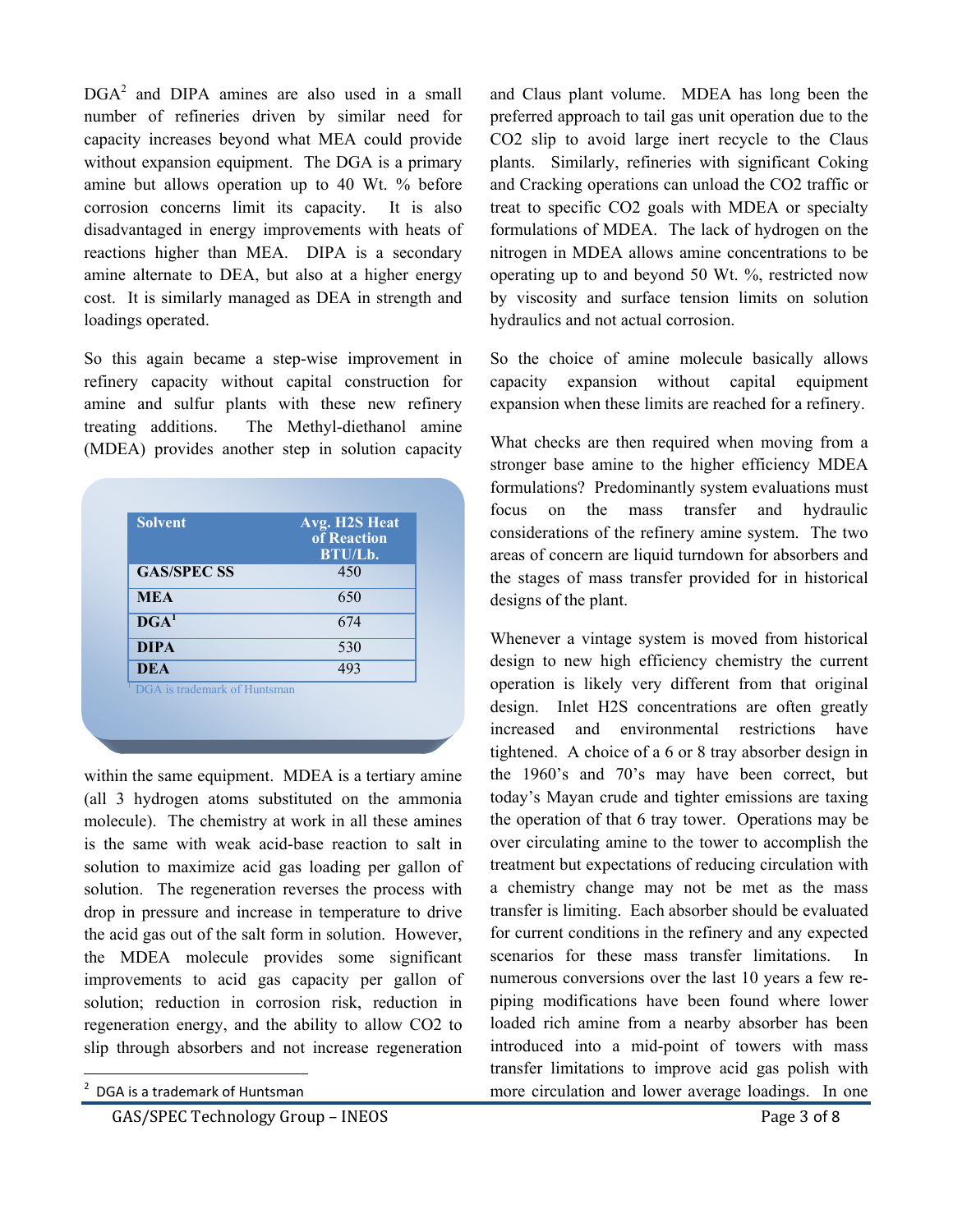case this was actually a detriment to the absorption as the current operation had this introduction of amine at higher rich content than the amine dropping onto the tray from above. Re-locating the feed to the bottom of the tower corrected the mass transfer and allowed conversion to MDEA.

The second issue is turn-down. The MDEA solutions operated at 40 – 50 Wt. % concentration provide capacity much greater than comparable 18 Wt. % MEA circulation. Therefore, reduction in amine circulation is immediately achievable based on the chemistry of the amine process. However, the actual tower needs to be evaluated as turndown to the lower amine circulation may not be hydraulically possible in the given equipment. Again, with numerous conversions circulation turndown has been limited by sieve tray flow minimums, valve trims, pump minimums and packing wetting minimums well before the actual amine chemistry loading maximums are reached.

How is this evaluation made and what is needed? First, accurate flow, composition, temperature, and pressure conditions for each stream being treated by the amine are required. These seem straightforward but many refinery systems have little idea about the actual composition and even flow of streams being treated by the amine. It is more often the case that the amine circulation is set high for worst case crude blends or historical operating of the absorber and left in the low efficiency mode. This is understandable as measurement and analysis of the absorber feed streams are often not a part of the plant operations and the outlet treat may also be lost in blend with other streams of much later evaluation of H2S or SO2 emissions on the larger system. Therefore a specific tower with elevated outlet H2S may be difficult to identify in some systems and the approach becomes assurance of treat through over circulation in all cases.

Alternately, rich loadings are often tested to infer the inlet stream content. I take issue with this approach generally for efficiency as the rich loading measurements are often H2S only and in the process of taking the sample for titration significant H2S is lost.

Therefore pushing for higher amine rich loadings based on this measurement can walk a plant into overloaded rich amine operation and acid gas pitting corrosion of rich equipment. The rich measurement is fine for a general idea of how loaded a specific absorber is when no other stream data is available to material balance the absorber, but does not adequately provide accurate data to push to maximize loadings and manage corrosion risk from the acid gas release.

I will discuss the conversion analysis issue from two perspectives. As an engineer, my first choice would be to get accurate data on the streams being treated to optimize both current amine operation and future MDEA operation through simulation/modeling to maximize the efficiency of current amine operation and future increased capacity operation. Ideally, the amine system could follow rates and compositions operating in the refinery and be tuned for the lowest energy approach. However, stream information is often generalized or assumed but the limitation on current MEA, DEA, DGA, or DIPA solution is real. As concentrations are increased, circulation is supplemented sending line velocities beyond guidelines, and finally regeneration energy and Claus capacity limiting refinery production rates. The MDEA solution buys the refinery capacity and relief from these operating "out of bounds" risks being taken for production capacity. The higher capacity allows the system to be backed down and provides room for the ULDS system and/or other equipment or load increases. The most optimal MDEA cycle operation is often not reached as the circulation is set for the worst case sulfur load or the highest stream rate scenario. Though not "optimal" this is a large step change improvement over previous amine operating cycles. Taking the second approach provides immediate capacity and energy relief with additional efficiencies to be sought through KPI tool analyses, improved measurements and improved control of the operation.

# **Case Study 1 & 2:**

The first studies looks at two refineries that walked up capacity production with debottlenecking projects and add-on coking and cracking projects until the limit of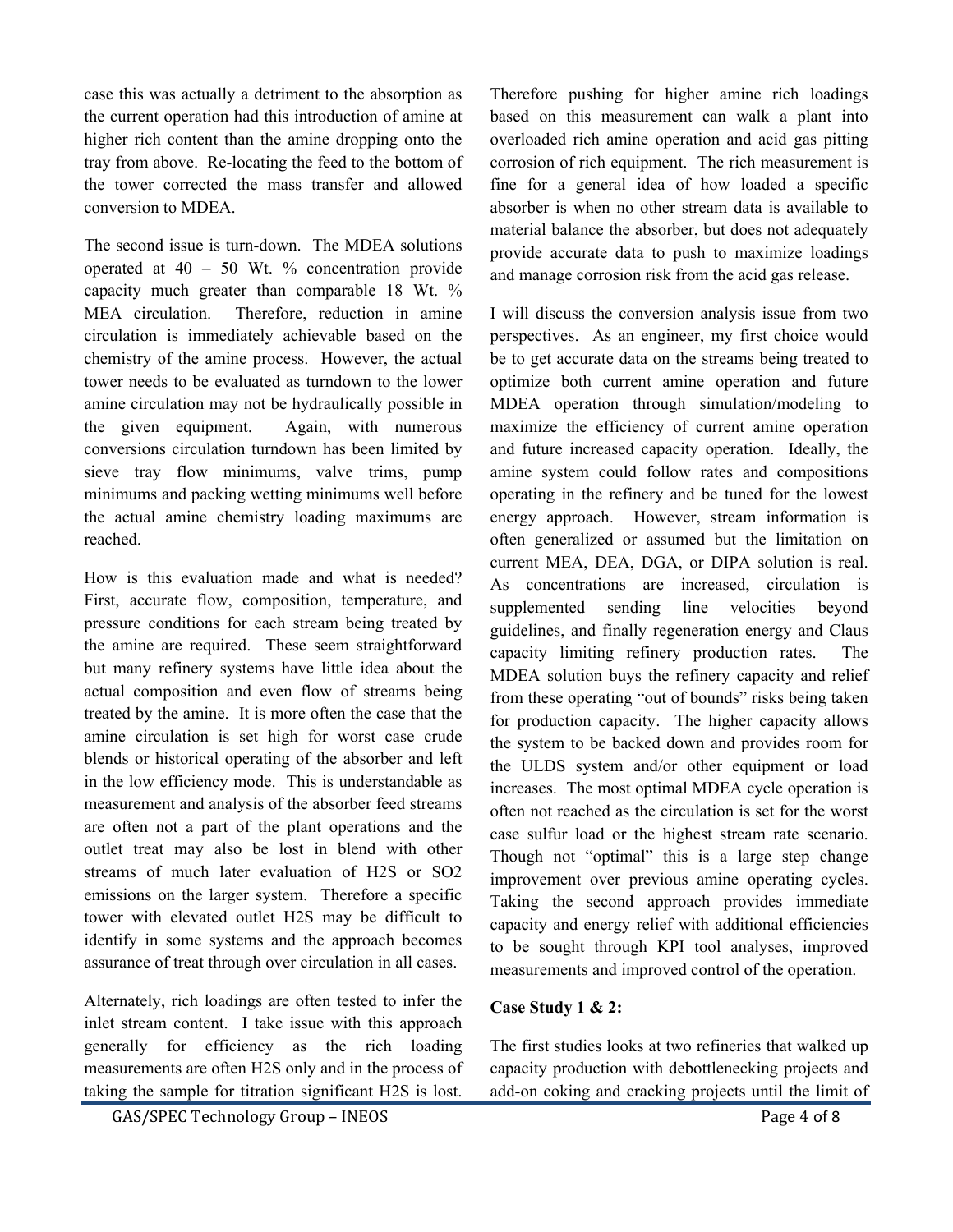the MEA system had been reached. The MEA was operating typically in both systems at 22-26 Wt. % to provide enough amine to the absorbers to carry the acid gas away in the required treating for the units. The rich loadings also well exceeded recommended industry *guidelines*. approaching and exceeding 0.5 m/m in some absorbers. The piping velocities had increased from historic design as new expanded pumping was implemented with equipment additions over the years but line size on long runs were left as originally specified. The resulting operation was easily foreseen with repeated leaks in the rich amine piping via erosion and corrosion.

Rich piping corrosion can





was not accomplished are also predominant areas of localized corrosion. These heat affected zones are more susceptible to the pitting or localized cracking corrosion risks as stresses in the iron grain boundaries are more easily attacked for iron loss. In case two, the operations had frequent rich piping failures and very large consumption of MEA occurring yearly due to the operation moving beyond the capacity provided by the MEA. I did not include the affect of heat stable salts on the corrosion issue in this discussion as it was not a factor in either MEA system with the very high amine losses being experienced. The large physical losses from the systems were a natural purge for strong acid contaminants. Both sites avoided even running thermal reclaiming equipment with the large losses and replacement occurring on the MEA solvents.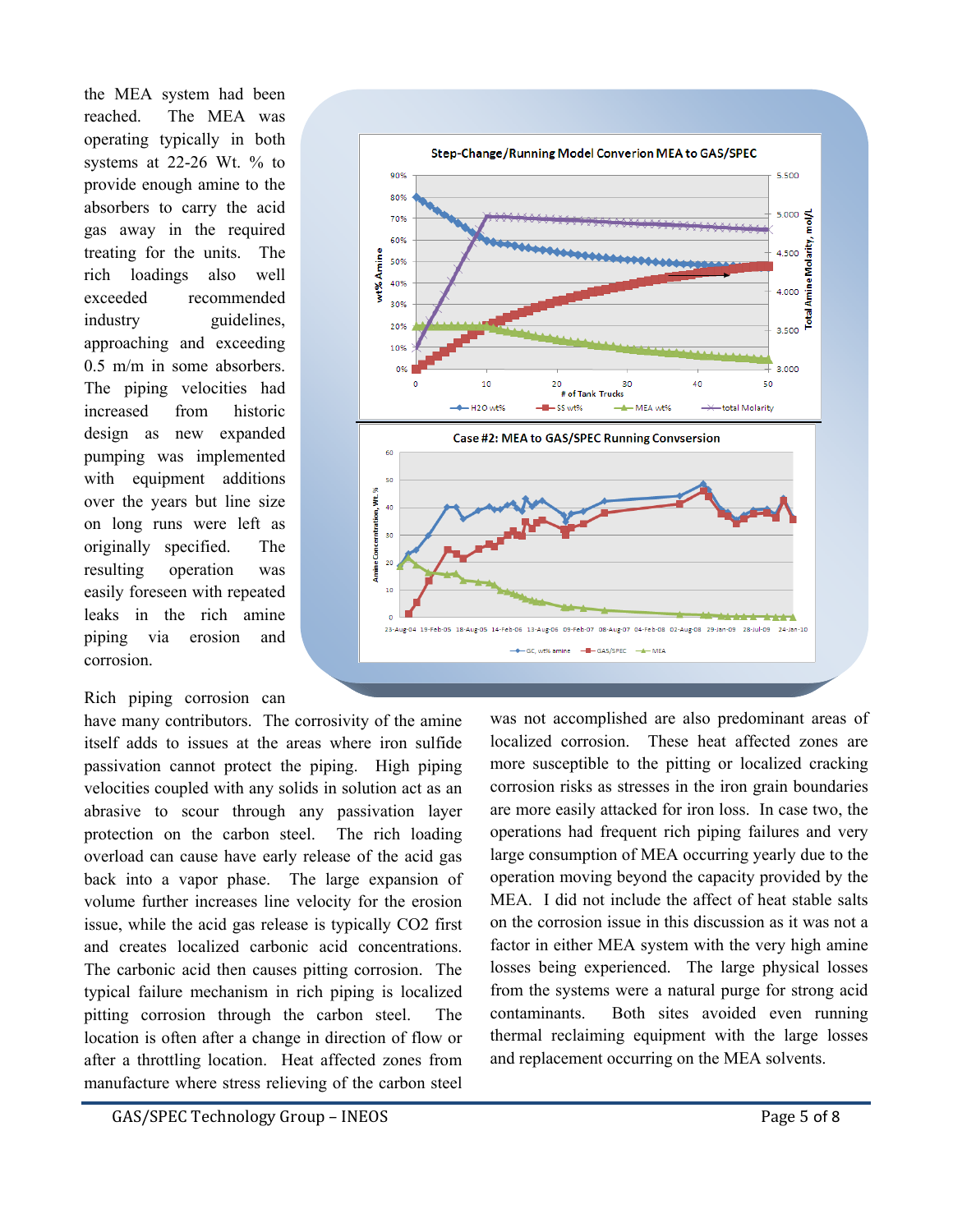The MDEA conversions on these two refineries main systems allowed the solution capacity increase to mitigate each of the issues causing failures to the rich piping. The case one system operates at 40 Wt.% amine as several liquid treating absorbers are in the circuit without water wash equipment for soluble amine recovery. Consumption of amine is less than half of the previous MEA consumption and energy cost savings go directly to the site's bottom line economics. The case two main system does not have liquid treating so operation is possible at 45 Wt. % with the ability to push to 50%. A liquid treating absorber is part of future plant expansion Coker addition but will have water wash allowing flexibility in amine chemistry and concentration without solubility losses with the treated hydrocarbon liquids.



#### **Case 3 & 4:**

While DEA and DIPA offer higher capacity than MEA operation, conversions in these systems to MDEA have been just as numerous largely because of energy and capacity improvements as the systems reached the limit of the secondary amine capacity. These two cases were also converted more quickly to MDEA chemistry with two different conversion approaches.

### **Conversions:**

There are a number of options in approaches to convert refineries to new amine chemistry. While the preference to remove previous solvent, clean, inspect, and repair the amine system is ideal, loss of production, operation, or even just refinery expense for the maintenance required steers decision making to "on the fly" type conversions of the chemistry. In the cases sited here two types of conversions were accomplished. The first two cases sited were through a running conversion of the chemistry to MDEA solvent. Initially the MDEA content can be boosted to a combined operating concentration that does not increase corrosion potential from the MEA. In fact, from the start the MEA content is dropping, improving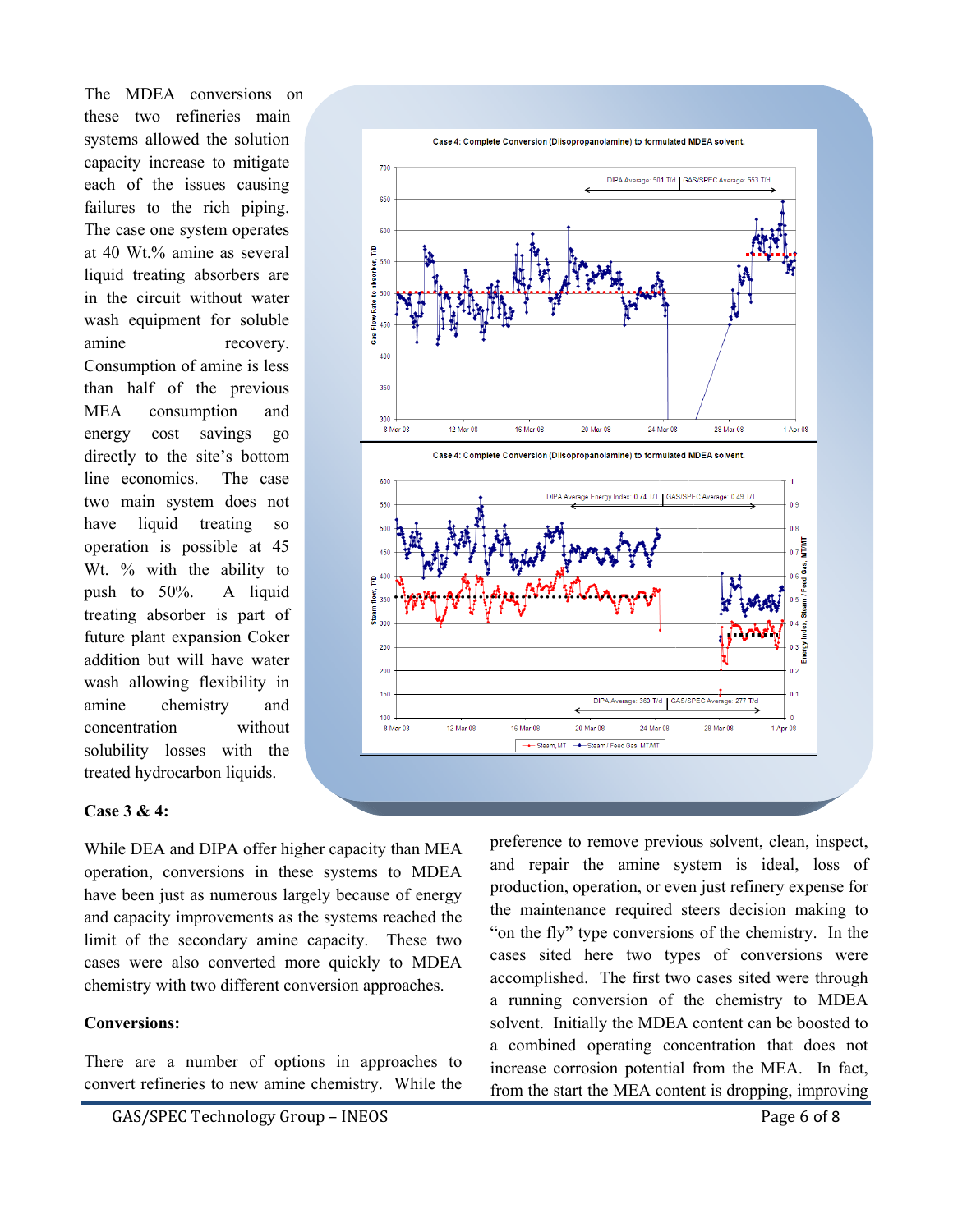the solution corrosivity. The jump in amine molarity in solution drops the acid gas loading, further moving, the system away from the rich loading and amine strength corrosion contributors. The final immediate benefit is circulation reduction within loading guidelines for the now higher molarity solution. In each case the corrosivity failures reduced and stopped as MEA content fell below 10 wt. %. With this reversal in failure rate the amine consumption dropped to normal expectations for refinery operations. As expected this extends the timing on fully converting to MDEA as the active purge of solution is eliminated.

The next energy benefits was seen as the MEA depleted past 10 to below 5 wt. %. Lean loadings trend down with MEA content as the MDEA is much easier to strip and the reaction energy average for the amine solution drops with increased MDEA content. New operating thought processes were implemented in both units as the high stripping rates were no longer needed to achieve target lean loadings and absorber

performances throughout the site. The system with larger CO2 content streams noted improved Claus operation as the H2S content increased in the acid gas and inert CO2 content reduced.

The conversion in Case 3 was also completed as running conversions but the approach was a plug flow replacement of chemistry. Pre-diluted MDEA formulation was staged to be added into the lean pumps and regenerated lean solution purged in "once through" replacement of chemistry. The system was lined up with minimal auxiliary equipment operating and the change-out initiated. The amount of fill exceeded the plant volume slightly to accomplish the chemistry change with low level of residual chemistry present from any back mixing in volume areas of the amine circuit. The advantage of this approach was removal of contaminants as well as progressing to full advantages of the capacity, energy, and low corrosion benefits of MDEA immediately for the plant operation. In case #3 the conversion coincided with



GAS/SPEC Technology Group – INEOS **Branch** CAS/SPEC Technology Group – INEOS